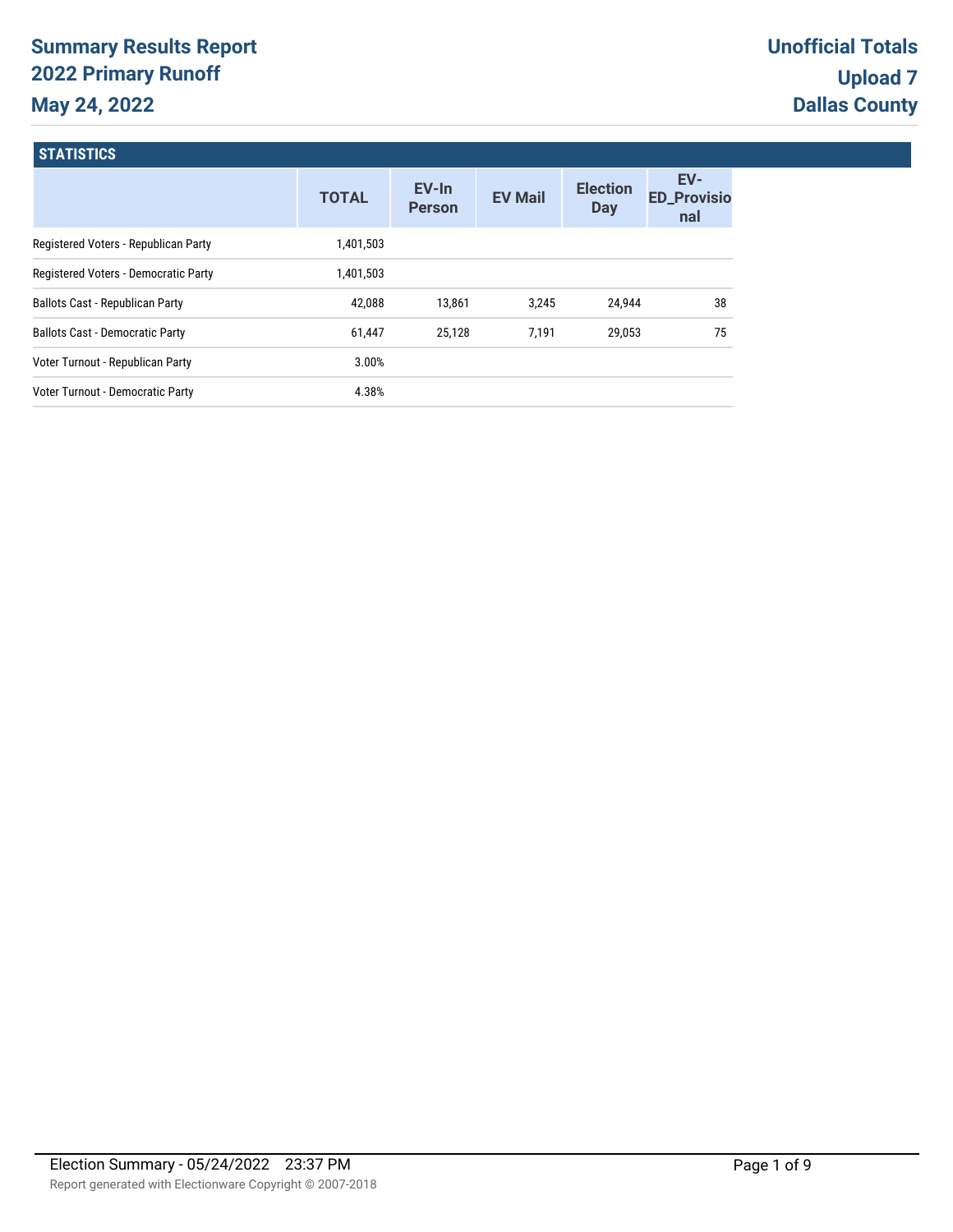### **REP Rep U.S. Congressional Dist 30 Rep Dist 30**

Vote For 1

|                          | <b>TOTAL</b> | VOTE %  | EV-In<br>Person | <b>EV Mail</b> | <b>Election</b><br>Day | EV-<br>ED_Provisio<br>nal |
|--------------------------|--------------|---------|-----------------|----------------|------------------------|---------------------------|
| James " J. Frank" Harris | 1,994        | 41.84%  | 698             | 62             | 1,231                  | 3                         |
| James Rodgers            | 2,772        | 58.16%  | 1,064           | 185            | 1,520                  | 3                         |
| <b>Total Votes Cast</b>  | 4,766        | 100.00% | 1,762           | 247            | 2,751                  | 6                         |

#### **REP Rep U.S. Congressional Dist 32 Rep Dist 32**

Vote For 1

|                         | <b>TOTAL</b> | VOTE %  | EV-In<br>Person | <b>EV Mail</b> | <b>Election</b><br><b>Day</b> | EV-<br><b>ED_Provisio</b><br>nal |
|-------------------------|--------------|---------|-----------------|----------------|-------------------------------|----------------------------------|
| Antonio Swad            | 5,636        | 56.67%  | 1,988           | 370            | 3,276                         |                                  |
| Justin Webb             | 4,309        | 43.33%  | 1,378           | 316            | 2,612                         | 3                                |
| <b>Total Votes Cast</b> | 9,945        | 100.00% | 3,366           | 686            | 5,888                         |                                  |

### **REP Rep Attorney General Rep County Wide**

Vote For 1

|                         | <b>TOTAL</b> | VOTE %  | EV-In<br><b>Person</b> | <b>EV Mail</b> | <b>Election</b><br><b>Day</b> | EV-<br><b>ED_Provisio</b><br>nal |
|-------------------------|--------------|---------|------------------------|----------------|-------------------------------|----------------------------------|
| Ken Paxton              | 23,444       | 55.94%  | 7,495                  | 1,422          | 14,517                        | 10                               |
| George P. Bush          | 18,462       | 44.06%  | 6,307                  | 1.805          | 10,322                        | 28                               |
| <b>Total Votes Cast</b> | 41,906       | 100.00% | 13,802                 | 3,227          | 24,839                        | 38                               |

# **REP Rep Commissioner of the General Land Office Rep County Wide**

|                         | <b>TOTAL</b> | <b>VOTE %</b> | EV-In<br><b>Person</b> | <b>EV Mail</b> | <b>Election</b><br><b>Day</b> | EV-<br><b>ED_Provisio</b><br>nal |
|-------------------------|--------------|---------------|------------------------|----------------|-------------------------------|----------------------------------|
| <b>Tim Westley</b>      | 12,406       | 32.22%        | 3,651                  | 1,137          | 7,603                         | 15                               |
| Dawn Buckingham         | 26,100       | 67.78%        | 9,267                  | 1,806          | 15,008                        | 19                               |
| <b>Total Votes Cast</b> | 38,506       | 100.00%       | 12,918                 | 2,943          | 22,611                        | 34                               |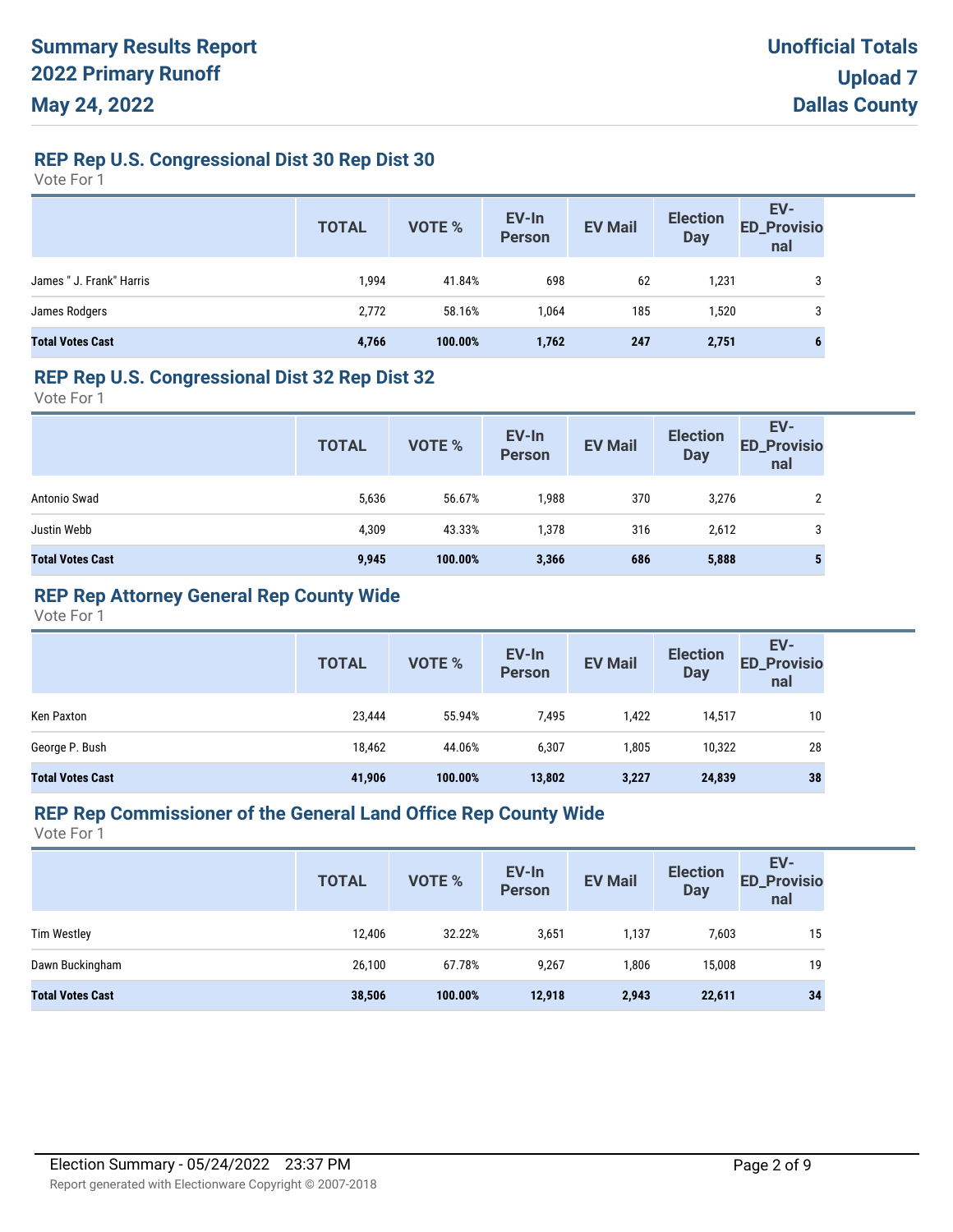# **REP Rep Railroad Commissioner Rep County Wide**

Vote For 1

|                         | <b>TOTAL</b> | VOTE %  | EV-In<br>Person | <b>EV Mail</b> | <b>Election</b><br><b>Day</b> | EV-<br>ED_Provisio<br>nal |
|-------------------------|--------------|---------|-----------------|----------------|-------------------------------|---------------------------|
| Wayne Christian         | 21,715       | 54.77%  | 7,118           | 1,975          | 12,612                        | 10                        |
| Sarah Stogner           | 17,931       | 45.23%  | 6,110           | 1,015          | 10.781                        | 25                        |
| <b>Total Votes Cast</b> | 39,646       | 100.00% | 13,228          | 2,990          | 23,393                        | 35                        |

### **REP Rep Member, State Board of Education, Dist 13 Rep District 13**

Vote For 1

|                         | <b>TOTAL</b> | VOTE %  | EV-In<br>Person | <b>EV Mail</b> | <b>Election</b><br><b>Day</b> | EV-<br><b>ED_Provisio</b><br>nal |
|-------------------------|--------------|---------|-----------------|----------------|-------------------------------|----------------------------------|
| Kathryn Monette         | 5,948        | 67.63%  | 2,126           | 303            | 3,515                         | 4                                |
| A. Denise Russell       | 2,847        | 32.37%  | 1,032           | 141            | 1,672                         |                                  |
| <b>Total Votes Cast</b> | 8,795        | 100.00% | 3,158           | 444            | 5,187                         | o                                |

### **REP Precinct Chair, Precinct 2099 Precinct 2099**

Vote For 1

|                         | <b>TOTAL</b> | VOTE %  | EV-In<br>Person | <b>EV Mail</b>       | <b>Election</b><br>Day | EV-<br>ED_Provisio<br>nal |
|-------------------------|--------------|---------|-----------------|----------------------|------------------------|---------------------------|
| <b>Bo Richardson</b>    | 54           | 70.13%  | 25              | $\mathbf{2}^{\circ}$ | 26                     |                           |
| Rudy Oeftering          | 23           | 29.87%  |                 |                      | 13                     |                           |
| <b>Total Votes Cast</b> | 77           | 100.00% | 32              | 4                    | 39                     |                           |

#### **REP Precinct Chair, Precinct 3304 Precinct 3304**

|                         | <b>TOTAL</b> | <b>VOTE %</b> | EV-In<br>Person | <b>EV Mail</b> | <b>Election</b><br><b>Day</b> | EV-<br><b>ED_Provisio</b><br>nal |
|-------------------------|--------------|---------------|-----------------|----------------|-------------------------------|----------------------------------|
| Laura Richter           | 41           | 60.29%        | 17              |                | 23                            | 0                                |
| Mary Sue McCarty        | 27           | 39.71%        | 9               | 2              | 16                            | 0                                |
| <b>Total Votes Cast</b> | 68           | 100.00%       | 26              | 3              | 39                            | o                                |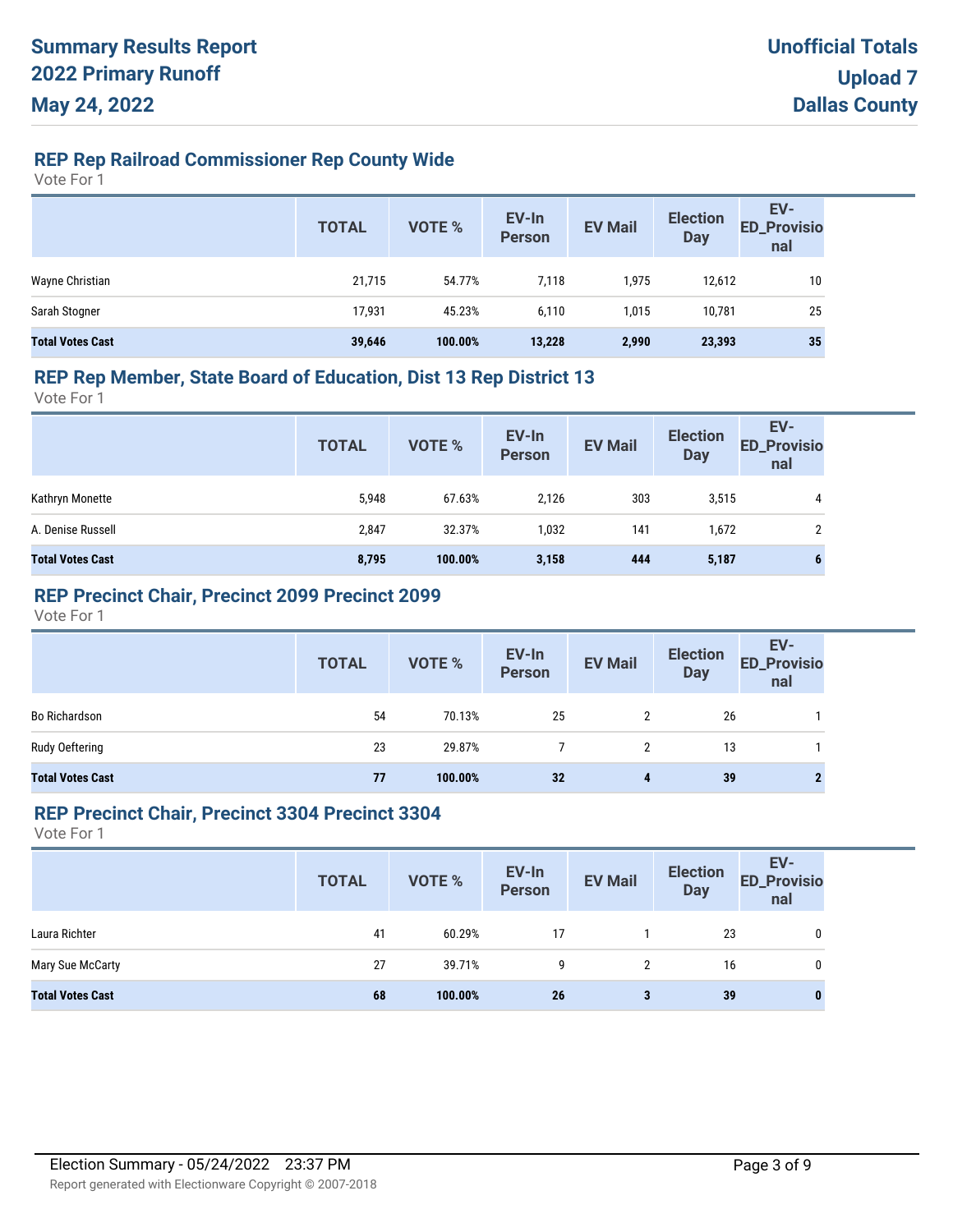### **DEM Dem U.S. Congressional Dist 24 Dem Dist 24**

Vote For 1

|                         | <b>TOTAL</b> | VOTE %  | EV-In<br>Person | <b>EV Mail</b> | <b>Election</b><br><b>Day</b> | EV-<br><b>ED_Provisio</b><br>nal |
|-------------------------|--------------|---------|-----------------|----------------|-------------------------------|----------------------------------|
| Derrik T Gay            | 4,200        | 55.63%  | 1,708           | 596            | 1,888                         | 8                                |
| Jan McDowell            | 3,350        | 44.37%  | 1,235           | 459            | 1,651                         | 5                                |
| <b>Total Votes Cast</b> | 7,550        | 100.00% | 2,943           | 1,055          | 3,539                         | 13                               |

#### **DEM Dem U.S. Congressional Dist 30 Dem Dist 30**

Vote For 1

|                         | <b>TOTAL</b> | <b>VOTE %</b> | EV-In<br><b>Person</b> | <b>EV Mail</b> | <b>Election</b><br><b>Day</b> | EV-<br><b>ED_Provisio</b><br>nal |
|-------------------------|--------------|---------------|------------------------|----------------|-------------------------------|----------------------------------|
| Jasmine Crockett        | 16,122       | 60.29%        | 7,025                  | 1,781          | 7,300                         | 16                               |
| Jane Hope Hamilton      | 10,619       | 39.71%        | 4,841                  | 939            | 4,828                         | 11                               |
| <b>Total Votes Cast</b> | 26,741       | 100.00%       | 11,866                 | 2,720          | 12,128                        | 27                               |
|                         |              |               |                        |                |                               |                                  |

# **DEM Dem Lieutenant Governor Dem County Wide**

Vote For 1

|                         | <b>TOTAL</b> | VOTE %  | EV-In<br><b>Person</b> | <b>EV Mail</b> | <b>Election</b><br><b>Day</b> | EV-<br><b>ED_Provisio</b><br>nal |
|-------------------------|--------------|---------|------------------------|----------------|-------------------------------|----------------------------------|
| Michelle Beckley        | 26,603       | 44.13%  | 10,278                 | 2,973          | 13,325                        | 27                               |
| Mike Collier            | 33,687       | 55.87%  | 14.416                 | 4,079          | 15,148                        | 44                               |
| <b>Total Votes Cast</b> | 60,290       | 100.00% | 24,694                 | 7,052          | 28,473                        | 71                               |

#### **DEM Dem Attorney General Dem County Wide**

|                         | <b>TOTAL</b> | VOTE %  | EV-In<br>Person | <b>EV Mail</b> | <b>Election</b><br><b>Day</b> | EV-<br><b>ED_Provisio</b><br>nal |
|-------------------------|--------------|---------|-----------------|----------------|-------------------------------|----------------------------------|
| Joe Jaworski            | 24,467       | 40.56%  | 9,970           | 3,776          | 10,689                        | 32                               |
| Rochelle Mercedes Garza | 35,852       | 59.44%  | 14.735          | 3,312          | 17.765                        | 40                               |
| <b>Total Votes Cast</b> | 60,319       | 100.00% | 24,705          | 7,088          | 28,454                        | 72                               |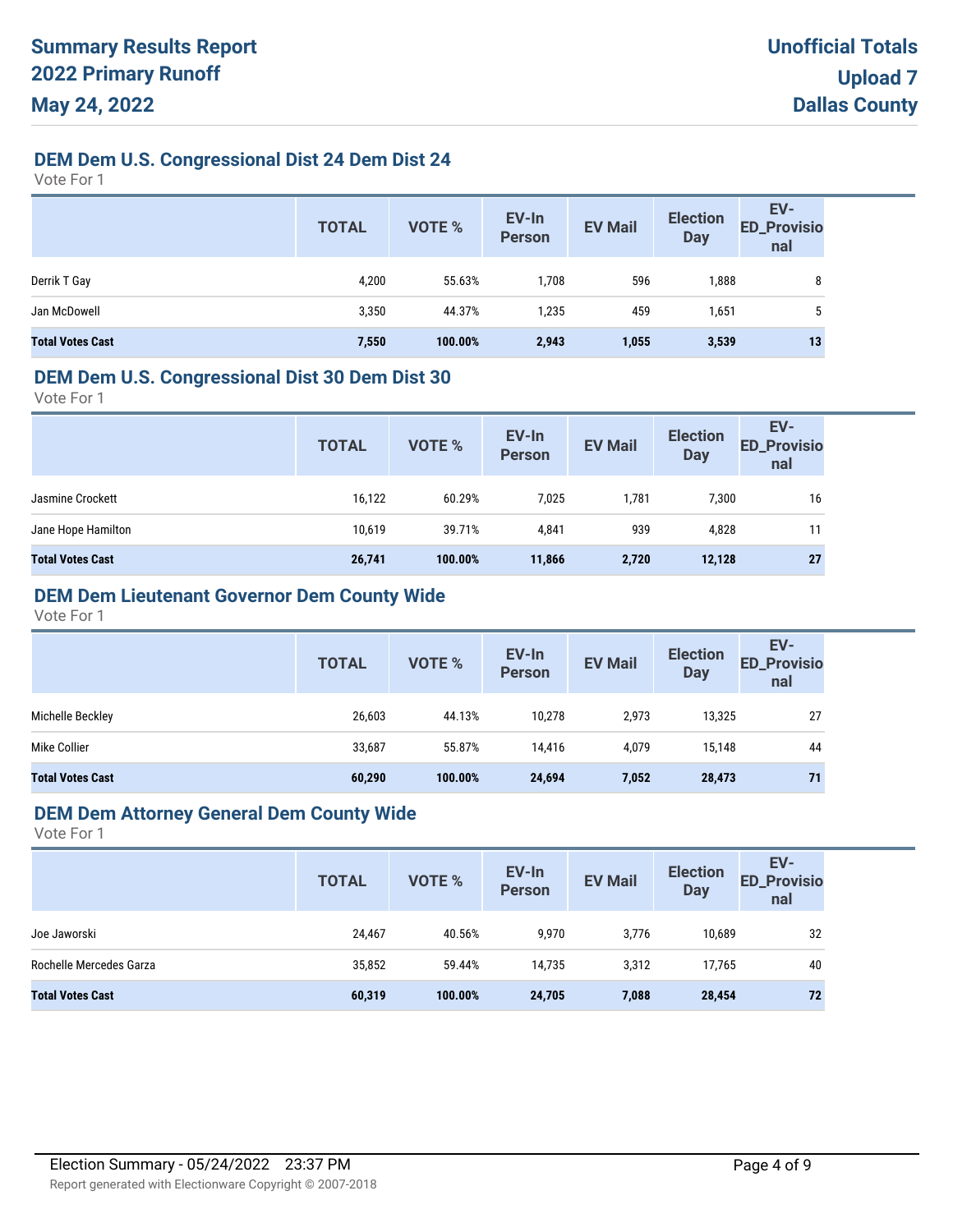# **DEM Dem Comptroller of Public Accounts Dem County Wide**

Vote For 1

|                         | <b>TOTAL</b> | <b>VOTE %</b> | EV-In<br><b>Person</b> | <b>EV Mail</b> | <b>Election</b><br><b>Day</b> | EV-<br>ED_Provisio<br>nal |
|-------------------------|--------------|---------------|------------------------|----------------|-------------------------------|---------------------------|
| Angel Luis Vega         | 21,414       | 36.55%        | 8,668                  | 2,211          | 10,513                        | 22                        |
| Janet T. Dudding        | 37,181       | 63.45%        | 15,461                 | 4,626          | 17,048                        | 46                        |
| <b>Total Votes Cast</b> | 58,595       | 100.00%       | 24,129                 | 6,837          | 27,561                        | 68                        |

# **DEM Dem Commissioner of the General Land Office Dem County Wide**

Vote For 1

| <b>TOTAL</b> | VOTE %  | EV-In<br><b>Person</b> | <b>EV Mail</b> | <b>Election</b><br><b>Day</b> | EV-<br><b>ED_Provisio</b><br>nal |
|--------------|---------|------------------------|----------------|-------------------------------|----------------------------------|
| 22,930       | 38.56%  | 8,300                  | 2,524          | 12,089                        | 17                               |
| 36,533       | 61.44%  | 16,148                 | 4,437          | 15,894                        | 54                               |
| 59,463       | 100.00% | 24,448                 | 6,961          | 27,983                        | 71                               |
|              |         |                        |                |                               |                                  |

### **DEM Dem State Rep, Dist 100 Dem District 100**

Vote For 1

|                         | <b>TOTAL</b> | <b>VOTE %</b> | EV-In<br><b>Person</b> | <b>EV Mail</b> | <b>Election</b><br><b>Day</b> | EV-<br><b>ED_Provisio</b><br>nal |
|-------------------------|--------------|---------------|------------------------|----------------|-------------------------------|----------------------------------|
| Sandra Crenshaw         | 1,430        | 31.59%        | 516                    | 163            | 750                           |                                  |
| Venton C Jones          | 3,097        | 68.41%        | 1,367                  | 249            | 1,474                         |                                  |
| <b>Total Votes Cast</b> | 4,527        | 100.00%       | 1,883                  | 412            | 2,224                         | $\bullet$<br>۰                   |

#### **DEM Dem State Rep, Dist 114 Dem District 114**

|                         | <b>TOTAL</b> | VOTE %  | EV-In<br>Person | <b>EV Mail</b> | <b>Election</b><br><b>Day</b> | EV-<br><b>ED_Provisio</b><br>nal |
|-------------------------|--------------|---------|-----------------|----------------|-------------------------------|----------------------------------|
| Alexandra Guio          | 2,870        | 42.70%  | 1,048           | 175            | 1,645                         | າ                                |
| John Bryant             | 3,851        | 57.30%  | 1,657           | 376            | 1,807                         | 11                               |
| <b>Total Votes Cast</b> | 6,721        | 100.00% | 2,705           | 551            | 3,452                         | 13                               |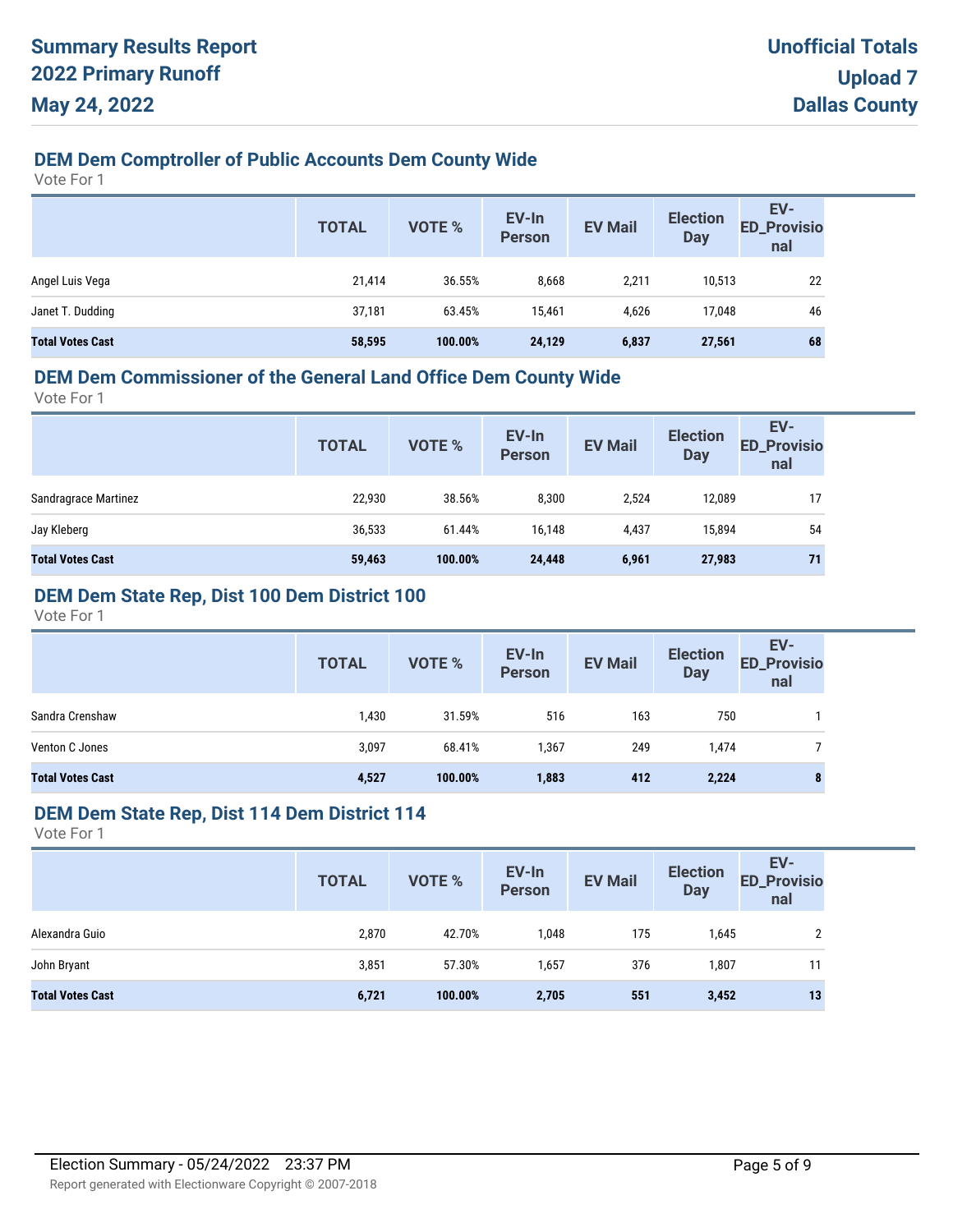# **DEM Dem Judge County Criminal Court No. 10 Dem County Wide**

Vote For 1

|                         | <b>TOTAL</b> | <b>VOTE %</b> | EV-In<br><b>Person</b> | <b>EV Mail</b> | <b>Election</b><br><b>Day</b> | EV-<br><b>ED_Provisio</b><br>nal |
|-------------------------|--------------|---------------|------------------------|----------------|-------------------------------|----------------------------------|
| Etta J. Mullin          | 23,998       | 41.31%        | 10,054                 | 2,878          | 11,047                        | 19                               |
| Monique J. Bracey Huff  | 34,090       | 58.69%        | 13,934                 | 3.948          | 16,159                        | 49                               |
| <b>Total Votes Cast</b> | 58,088       | 100.00%       | 23,988                 | 6,826          | 27,206                        | 68                               |

### **DEM Dem County Clerk Dem County Wide**

Vote For 1

|                         | <b>TOTAL</b> | <b>VOTE %</b> | EV-In<br><b>Person</b> | <b>EV Mail</b> | <b>Election</b><br><b>Day</b> | EV-<br><b>ED_Provisio</b><br>nal |
|-------------------------|--------------|---------------|------------------------|----------------|-------------------------------|----------------------------------|
| Ann Cruz                | 24,171       | 41.09%        | 9,124                  | 2,404          | 12,624                        | 19                               |
| John F. Warren          | 34,654       | 58.91%        | 15,181                 | 4,347          | 15,074                        | 52                               |
| <b>Total Votes Cast</b> | 58,825       | 100.00%       | 24,305                 | 6,751          | 27,698                        | 71                               |

### **DEM Dem County Commissioner, Precinct No. 2 Dem Comm Dist 2**

Vote For 1

|                         | <b>TOTAL</b> | <b>VOTE %</b> | EV-In<br><b>Person</b> | <b>EV Mail</b> | <b>Election</b><br><b>Day</b> | EV-<br><b>ED_Provisio</b><br>nal |
|-------------------------|--------------|---------------|------------------------|----------------|-------------------------------|----------------------------------|
| Andrew Sommerman        | 9,887        | 63.47%        | 4,185                  | 1,318          | 4,359                         | 25                               |
| Michelle Ocker          | 5,691        | 36.53%        | 1,783                  | 651            | 3,248                         | 9                                |
| <b>Total Votes Cast</b> | 15,578       | 100.00%       | 5,968                  | 1,969          | 7,607                         | 34                               |

#### **DEM Dem Justice of the Peace, Precinct No. 2, Place 1 Dem District 2**

|                         | <b>TOTAL</b> | <b>VOTE %</b> | EV-In<br><b>Person</b> | <b>EV Mail</b> | <b>Election</b><br><b>Day</b> | EV-<br><b>ED_Provisio</b><br>nal |
|-------------------------|--------------|---------------|------------------------|----------------|-------------------------------|----------------------------------|
| Atalia Garcia Williams  | 3,715        | 49.35%        | 1,442                  | 399            | 1,870                         | 4                                |
| Margaret O'Brien        | 3,813        | 50.65%        | 1,568                  | 664            | 1,579                         |                                  |
| <b>Total Votes Cast</b> | 7,528        | 100.00%       | 3,010                  | 1,063          | 3,449                         |                                  |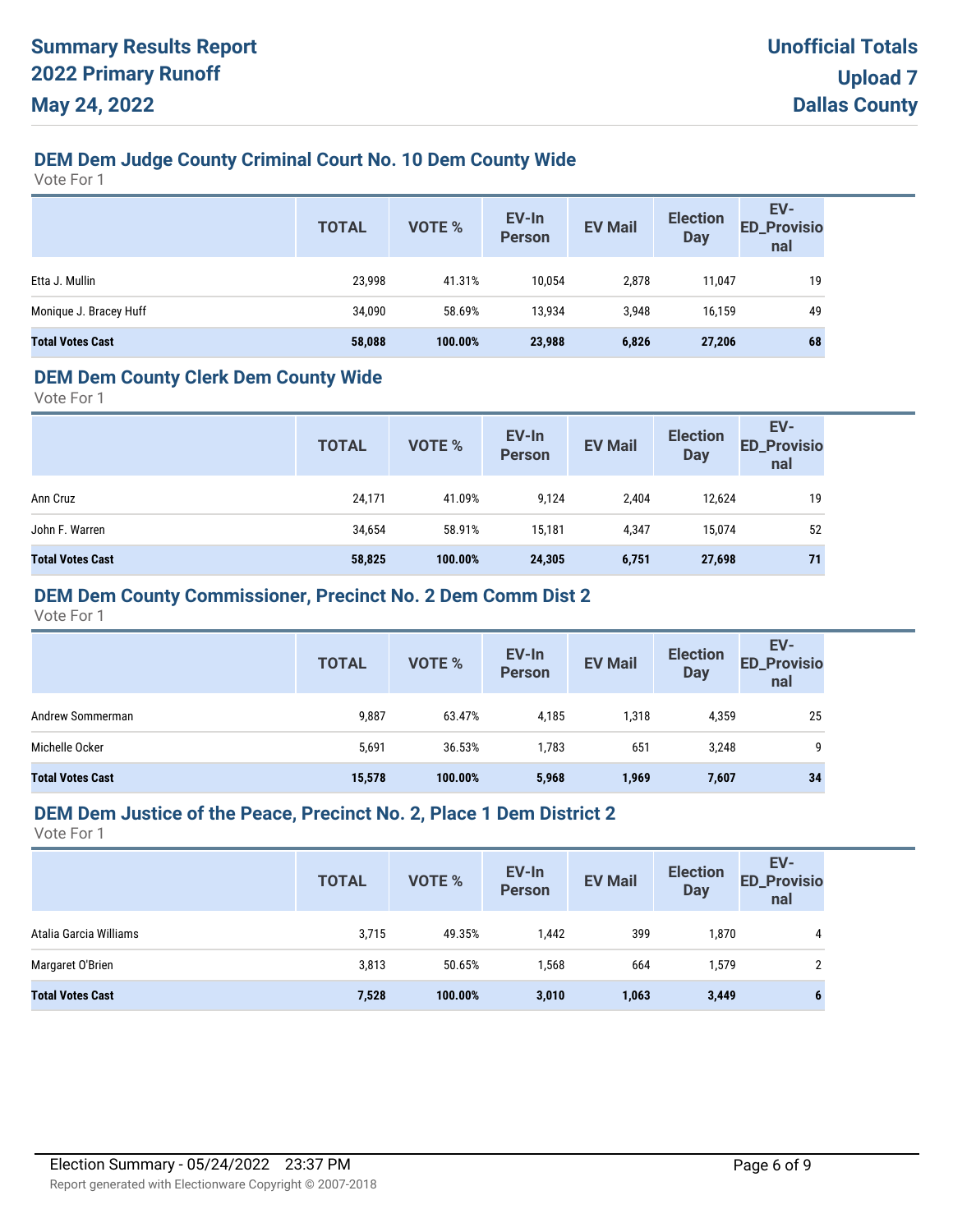# **DEM Dem Justice of the Peace, Precinct No. 5, Place 2 Dem District 5**

Vote For 1

|                         | <b>TOTAL</b> | <b>VOTE %</b> | EV-In<br>Person | <b>EV Mail</b> | <b>Election</b><br><b>Day</b> | EV-<br>ED_Provisio<br>nal |
|-------------------------|--------------|---------------|-----------------|----------------|-------------------------------|---------------------------|
| Juan Jasso              | 6,677        | 61.84%        | 2,692           | 713            | 3,253                         | 19                        |
| Desmond "Dez" Cooks     | 4,120        | 38.16%        | 1,635           | 393            | 2,085                         |                           |
| <b>Total Votes Cast</b> | 10,797       | 100.00%       | 4,327           | 1,106          | 5,338                         | 26                        |

#### **DEM Precinct Chair, Precinct 1052 Precinct 1052**

Vote For 1

|                         | <b>TOTAL</b> | VOTE %  | EV-In<br>Person | <b>EV Mail</b> | <b>Election</b><br><b>Day</b> | EV-<br>ED_Provisio<br>nal |
|-------------------------|--------------|---------|-----------------|----------------|-------------------------------|---------------------------|
| Joanna "Joey" Cade      | 185          | 58.73%  | 110             | 3              | 72                            |                           |
| Jan Bridges             | 130          | 41.27%  | 60              | 14             | 56                            | 0                         |
| <b>Total Votes Cast</b> | 315          | 100.00% | 170             | 17             | 128                           | 0                         |

### **DEM Precinct Chair, Precinct 1059 Precinct 1059**

Vote For 1

|                         | <b>TOTAL</b> | VOTE %  | EV-In<br>Person | <b>EV Mail</b> | <b>Election</b><br><b>Day</b> | EV-<br>ED_Provisio<br>nal |
|-------------------------|--------------|---------|-----------------|----------------|-------------------------------|---------------------------|
| Erica Cole              | 45           | 22.06%  | 19              | b              | 20                            | 0                         |
| Angela Kutac            | 159          | 77.94%  | 91              | 13             | 55                            | 0                         |
| <b>Total Votes Cast</b> | 204          | 100.00% | 110             | 19             | 75                            | 0                         |

#### **DEM Precinct Chair, Precinct 1084 Precinct 1084**

|                         | <b>TOTAL</b> | <b>VOTE %</b> | EV-In<br>Person | <b>EV Mail</b> | <b>Election</b><br>Day | EV-<br><b>ED_Provisio</b><br>nal |
|-------------------------|--------------|---------------|-----------------|----------------|------------------------|----------------------------------|
| <b>Tracy Dotie Hill</b> | 241          | 56.97%        | 132             | 18             | 91                     | 0                                |
| Adam Bazaldua           | 182          | 43.03%        | 90              | 11             | 81                     | 0                                |
| <b>Total Votes Cast</b> | 423          | 100.00%       | 222             | 29             | 172                    | 0                                |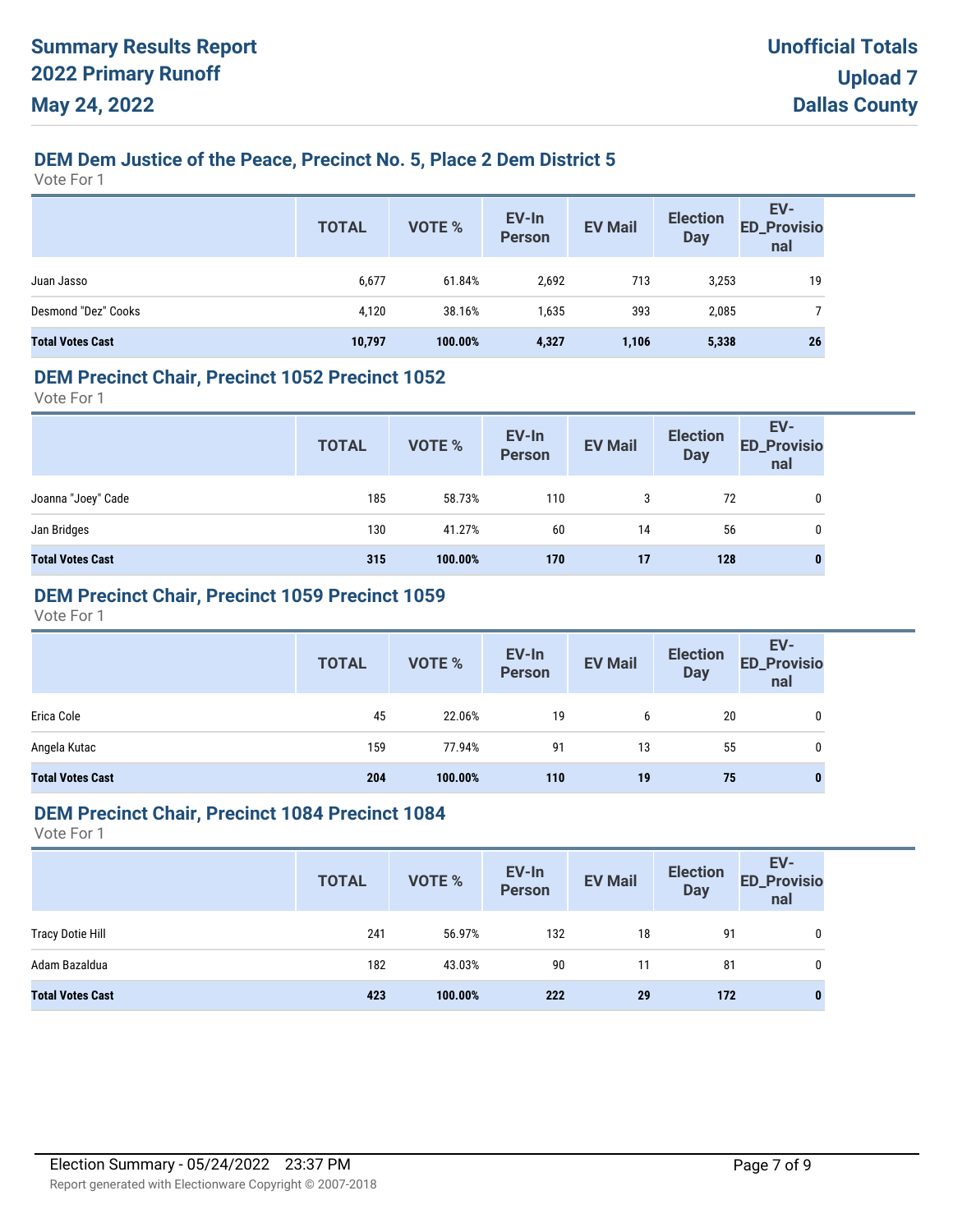### **DEM Precinct Chair, Precinct 2046 Precinct 2046**

Vote For 1

|                         | <b>TOTAL</b> | VOTE %  | EV-In<br>Person | <b>EV Mail</b> | <b>Election</b><br><b>Day</b> | EV-<br>ED_Provisio<br>nal |
|-------------------------|--------------|---------|-----------------|----------------|-------------------------------|---------------------------|
| <b>Colleen Martin</b>   | 66           | 72.53%  | 22              | 12             | 32                            | 0                         |
| Deron Valjean Patterson | 25           | 27.47%  | 12              | 4              | 9                             | 0                         |
| <b>Total Votes Cast</b> | 91           | 100.00% | 34              | 16             | 41                            |                           |

### **DEM Precinct Chair, Precinct 3045 Precinct 3045**

Vote For 1

|                         | <b>TOTAL</b> | VOTE %  | EV-In<br>Person | <b>EV Mail</b> | <b>Election</b><br><b>Day</b> | EV-<br><b>ED_Provisio</b><br>nal |
|-------------------------|--------------|---------|-----------------|----------------|-------------------------------|----------------------------------|
| Shalondria Galimore     | 39           | 69.64%  |                 | 3              | 29                            | 0                                |
| Temeckia Redd Derrough  | 17           | 30.36%  |                 | 0              | 10                            | 0                                |
| <b>Total Votes Cast</b> | 56           | 100.00% | 14              | 3              | 39                            | $\bf{0}$                         |

# **DEM Precinct Chair, Precinct 3070 Precinct 3070**

Vote For 1

|                         | <b>TOTAL</b> | VOTE %  | EV-In<br>Person | <b>EV Mail</b> | <b>Election</b><br><b>Day</b> | EV-<br>ED_Provisio<br>nal |
|-------------------------|--------------|---------|-----------------|----------------|-------------------------------|---------------------------|
| Subrina Lynn Brenham    | 142          | 80.23%  | 80              | 13             | 49                            | 0                         |
| Roxie Olds Pride        | 35           | 19.77%  | 10              | 11             | 14                            | 0                         |
| <b>Total Votes Cast</b> | 177          | 100.00% | 90              | 24             | 63                            | 0                         |

### **DEM Precinct Chair, Precinct 4063 Precinct 4063**

|                         | <b>TOTAL</b> | VOTE %  | EV-In<br>Person | <b>EV Mail</b> | <b>Election</b><br><b>Day</b> | EV-<br><b>ED_Provisio</b><br>nal |
|-------------------------|--------------|---------|-----------------|----------------|-------------------------------|----------------------------------|
| Yolanda R. Alameda      | 109          | 79.56%  | 31              | 10             | 67                            |                                  |
| Philip Hiatt Haigh      | 28           | 20.44%  | 8               |                | 19                            | 0                                |
| <b>Total Votes Cast</b> | 137          | 100.00% | 39              | 11             | 86                            |                                  |